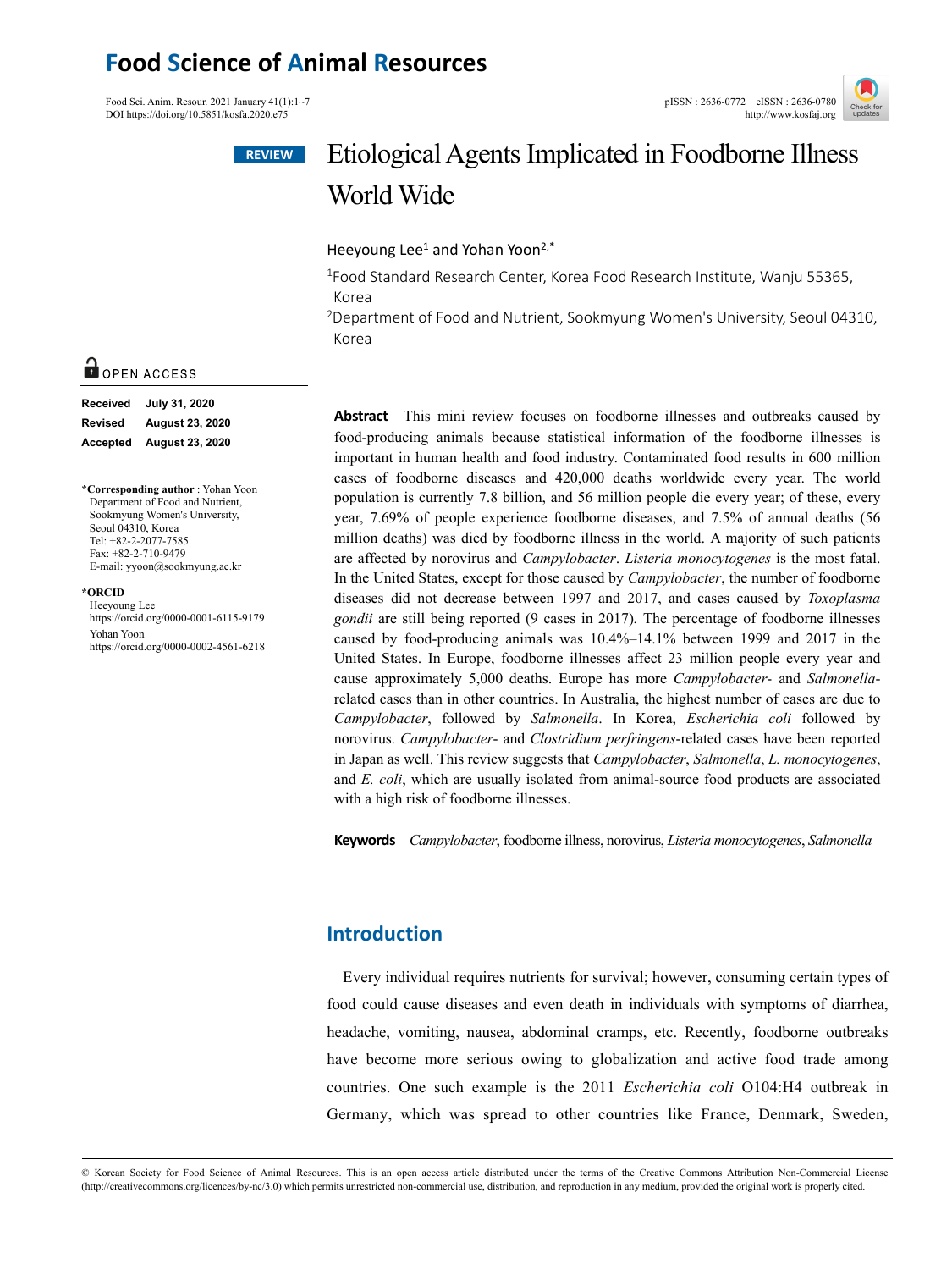Switzerland, the Netherlands, the United Kingdom, Canada, the Czech Republic, Greece, Luxembourg, Norway, Austria, Poland, Spain, and the United States, causing 2,987 non-hemolytic uremic syndrome (HUS) cases, 855 HUS cases, and 53 deaths (RKI, 2011). Thus, every country has certain food safety and foodborne disease control regulations, although the level of control varies according to the economic conditions.

However, despite these regulations, the number of foodborne illnesses is continuously increasing. Products manufactured from food-producing animals are considered the major cause of bacterial foodborne illnesses (Heredia and García, 2018); the pathogens involved are enterohemorrhagic *E. coli*, *Salmonella*, *Listeria monocytogenes*, *Campylobacter*, *Staphylococcus aureus*, etc. This mini review discusses on foodborne illnesses and outbreaks in different regions worldwide caused by consumption of products manufactured from food-producing animals.

# **The World Health Organization**

Food unsafe for consumption causes 600 million cases of foodborne diseases and 420,000 deaths every year, and 56 million people die each year (Ritchie and Roser, 2018; WHO, 2015). This data indicates that 7.69% (600 million) individuals of world populations (7.8 billion) suffer from foodborne diseases every year and 7.5% (420,000 death) of all deaths (56 million) annually are due to foodborne illnesses. This is almost equivalent to 31.1% of annual deaths caused by road traffic accidents (1.35 million) worldwide (WHO, 2020).

Globally, foodborne illnesses caused by bacteria (226,526,634) were more common than those caused by viruses (138,513,782) and parasites (10,284,561) (WHO, 2015). However, norovirus caused the highest annual cases (124,803,946) and 34,929 deaths, indicating that it has a fatality rate of 0.028 (WHO, 2015). Even though norovirus infects people by consumption of vegetables, fruits, and raw oysters, there were also norovirus outbreaks related to processed meat (Boxman et al., 2007; Malek et al., 2009). Hence, norovirus should be considered a risk microorganism in meat products. Hepatitis A virus causes 13,709,836 cases and 27,731 deaths with 0.202 of fatality rate (WHO, 2015). This result suggests that viruses are also high-risk microorganisms, infecting humans by the consumption of meat products. Among bacteria, *Campylobacter* caused the highest annual cases (95,613,970), although with a low fatality rate (0.022), followed by *Salmonella* (78,707,591) (WHO, 2015). In general, fatality rates due to bacteria were low, except for that due to *L. monocytogenes*. Although the number of *L. monocytogenes-*related cases was lower than that caused by other bacteria, the fatality rate (22.41%) was much higher than that caused by other bacteria (WHO, 2015). *Campylobacter* and *L. monocytogenes* are usually found in meat and processed animal source food products (Kim et al., 2017).

Regarding parasite-related foodborne illnesses, *Toxoplasma gondii-*related cases are still high, much higher than those caused by *Trichinella*. *T. gondii* causes 10,280,089 cases and 684 deaths annually and infects animals (WHO, 2015); thus, humans can be infected through the consumption of uncooked meat or raw meat.

## **The United States**

In the United States, albeit with a low fatality rate, norovirus causes the highest number of cases; 4 deaths were observed in 2017 (Table 1). *Salmonella* is the second leading cause, resulting in 3–8 deaths every year (Table 1). Although *L. monocytogenes* causes fewer cases, the associated fatality rate is higher (3–35 deaths annually; 9.4%–20.8%) than that due to other bacteria (Table 1). The number of foodborne illness cases remained unaltered between 1997 and 2017, except for those caused by *Campylobacter* (Table 1). The number of *Campylobacter*-related foodborne outbreaks, particularly due to poultry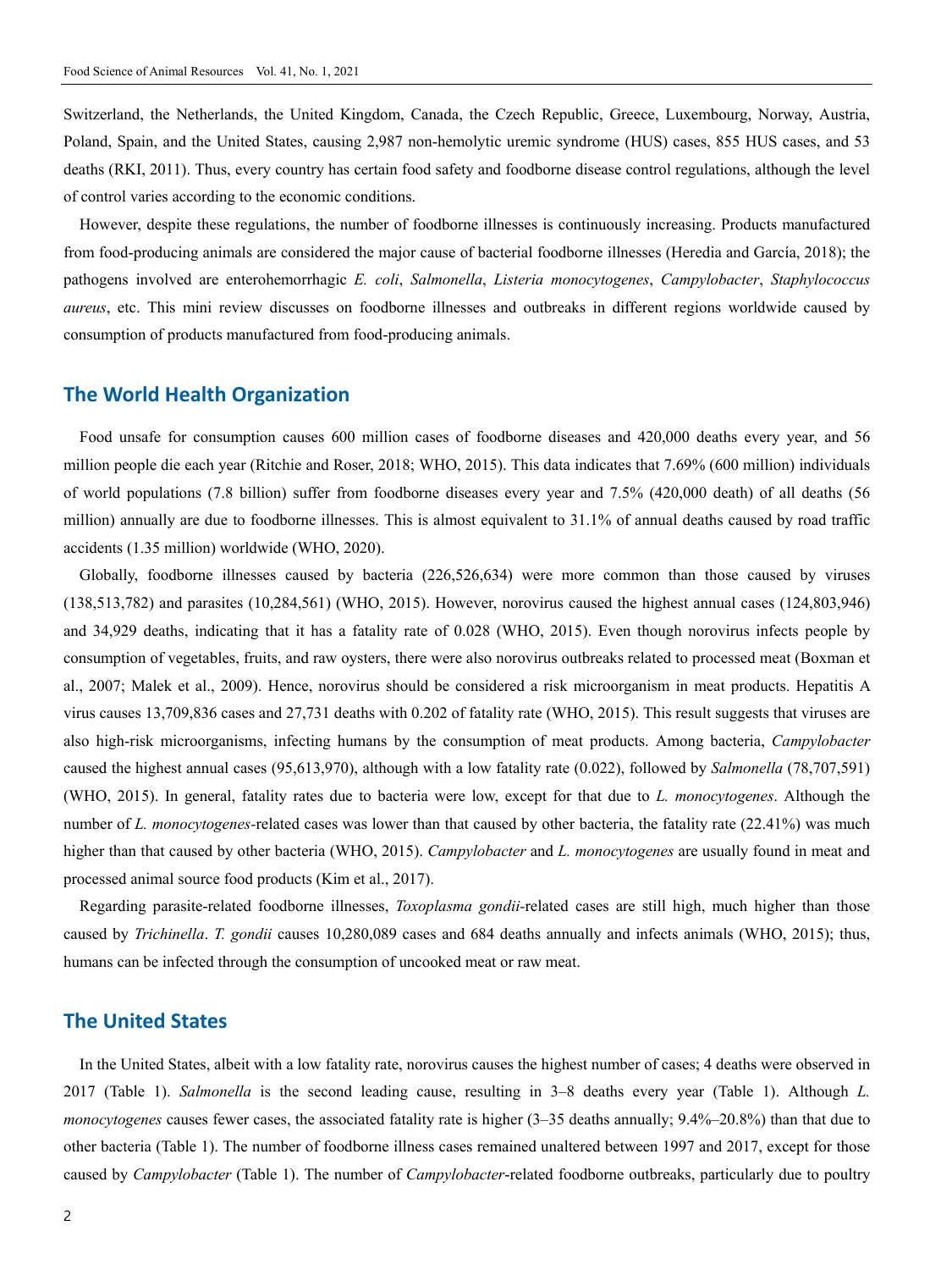|           |                                | 1998                   |                     | 2002                   |                     | 2011             |                               | 2017                             |                  |
|-----------|--------------------------------|------------------------|---------------------|------------------------|---------------------|------------------|-------------------------------|----------------------------------|------------------|
| Hazards   |                                | Foodborne<br>illnesses | Foodborne<br>deaths | Foodborne<br>illnesses | Foodborne<br>deaths | illnesses        | Foodborne Foodborne<br>deaths | Foodborne Foodborne<br>illnesses | deaths           |
| Bacteria  | <b>Bacillus</b> cereus         | 213                    | $\overline{0}$      | 42                     | $\boldsymbol{0}$    | 100              | $\boldsymbol{0}$              | 341                              | $\theta$         |
|           | Campylobacter                  | 483                    | $\boldsymbol{0}$    | 350                    | $\boldsymbol{0}$    | 291              | $\boldsymbol{0}$              | 147                              | $\boldsymbol{0}$ |
|           | Clostridium<br>botulinum       | 8                      | $\boldsymbol{0}$    | 14                     | $\boldsymbol{0}$    | 11               | $\boldsymbol{0}$              | 17                               | $\overline{2}$   |
|           | Clostridium<br>perfringens     | 1,328                  | $\boldsymbol{0}$    | 2,207                  | $\boldsymbol{0}$    | 667              | $\boldsymbol{0}$              | 843                              | $\boldsymbol{0}$ |
|           | Pathogenic<br>Escherichia coli | 1,613                  | $\mathbf{0}$        | 486                    | $\overline{c}$      | 411              | $\overline{c}$                | 562                              | 1                |
|           | Listeria<br>monocytogenes      | 105                    | 21                  | 54                     | $\,$ 8 $\,$         | 168              | 35                            | 32                               | 3                |
|           | Non-typhoidal<br>Salmonella    | 2,731                  | 6                   | 4,636                  | $\mathfrak{Z}$      | 3,047            | 5                             | 3,061                            | 8                |
|           | Shigella                       | 1,266                  | $\mathbf{0}$        | 318                    | $\mathbf{0}$        | 40               | $\mathbf{0}$                  | 54                               | $\theta$         |
|           | Staphylococcus<br>aureus       | 615                    | $\mathbf{0}$        | 495                    | $\boldsymbol{0}$    | 113              | $\boldsymbol{0}$              | 128                              | $\theta$         |
|           | Yersinia<br>enterocolitica     | 9                      | $\mathbf{0}$        | 13                     | $\boldsymbol{0}$    | 16               | $\mathbf{1}$                  | $\mathbf{0}$                     | $\boldsymbol{0}$ |
| Parasites | Trichinella                    | $\mathbf{0}$           | $\boldsymbol{0}$    | 5                      | $\boldsymbol{0}$    | $\boldsymbol{2}$ | $\mathbf{0}$                  | 5                                | $\theta$         |
|           | Toxoplasma gondii              | <b>NA</b>              | NA                  | NA                     | NA                  | NA               | NA                            | 9                                | $\boldsymbol{0}$ |
| Virus     | Hepatitis A                    | 293                    | $\mathbf{1}$        | 50                     | $\mathbf{1}$        | $\overline{7}$   | $\boldsymbol{0}$              | 35                               | 1                |
|           | Norovirus                      | 2,563                  | $\overline{0}$      | 6,559                  | $\boldsymbol{0}$    | 5,135            | $\boldsymbol{0}$              | 6,340                            | $\overline{4}$   |

**Table 1. Number of reported foodborne illnesses and deaths in the United States** 

Adopted from CDC (2014, 2019) with public domain; Lynch et al. (2006) with public domain.

NA, not applicable.

products, decreased from 483 cases in 1998 to 147 cases in 2017 (Table 1). Regarding hepatitis A virus-related cases, the numbers are low compared to other microorganisms, and the virus generally causes 1 death annually (Table 1). Regarding the parasite *T. gondii*, there were no cases in 1998, 2002, and 2011, but in 2017, there were 9 cases (Table 1), probably due to the consumption of not fully cooked meat; this parasite mainly infects via pork consumption and is rarely found in pigs from developed countries. However, the 2017 outbreak has indicated that the risk of *T. gondii* infection through pork consumption may exist.

# **The European Union (EU)**

In Europe, 23 million people are infected with foodborne illnesses and 5,000 people die due to it every year (WHO, 2015). Norovirus causes the highest number of cases annually (approximately 15 million), followed by *Campylobacter* (approximately 5 million) (WHO, 2015). Interestingly, in the European Union (EU), the number of *Campylobacter*-related foodborne illnesses is the highest. *Campylobacter* is the most commonly reported gastrointestinal disease-causing bacterium in the EU, followed by *Salmonella* (Table 2). In 2007, the incidence of *Campylobacter*-related foodborne illnesses was 45.2 cases per 100,000 people, and broiler and fresh poultry meat were identified as the largest sources of infections (ECDC, 2020). The total annual cases of the associated illnesses and deaths increased gradually from 2012 to 2016 (Table 2). In the case of the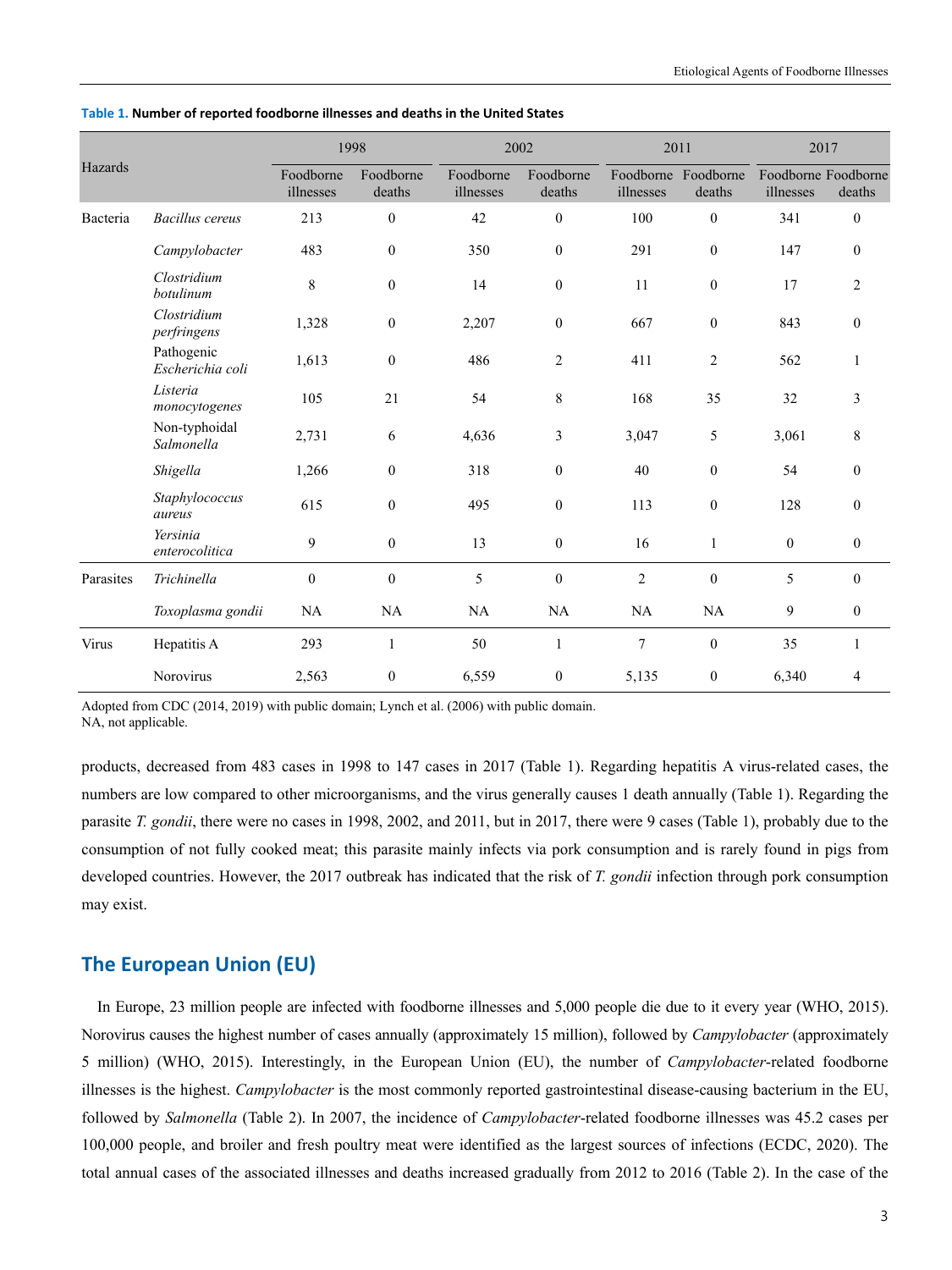|          |                                               | Years     |                               |                   |           |                               |                   |           |                               |                   |  |
|----------|-----------------------------------------------|-----------|-------------------------------|-------------------|-----------|-------------------------------|-------------------|-----------|-------------------------------|-------------------|--|
| Hazards  |                                               | 2012      |                               |                   | 2014      |                               |                   | 2016      |                               |                   |  |
|          |                                               | illnesses | Foodborne Foodborne<br>deaths | Fatality<br>rates | illnesses | Foodborne Foodborne<br>deaths | Fatality<br>rates | illnesses | Foodborne Foodborne<br>deaths | Fatality<br>rates |  |
| Bacteria | Campylobacter                                 | 214,268   | 31                            | 0.03              | 236,851   | 25                            | 0.01              | 246,307   | 62                            | 0.03              |  |
|          | Non-typhoidal<br>Salmonella                   | 91,034    | 61                            | 0.14              | 88,715    | 65                            | 0.15              | 94,530    | 128                           | 0.25              |  |
|          | Listeria<br>monocytogenes                     | 1,642     | 198                           | 17.8              | 2,161     | 210                           | 15                | 2,536     | 247                           | 16.2              |  |
|          | Shiga toxin-<br>producing<br>Escherichia coli | 5,671     | 12                            | 0.36              | 5,955     | $\tau$                        | 0.20              | 6,378     | 10                            | 0.27              |  |
|          | Yersinia<br>enterocolitica                    | NA        | <b>NA</b>                     | <b>NA</b>         | 6,625     | 5                             | 0.13              | 6,861     | 5                             | 0.11              |  |
| Parasite | Trichinella                                   | 301       | $\theta$                      | $\mathbf{0}$      | 319       | $\overline{c}$                | 0.84              | 101       | $\mathbf{0}$                  | $\theta$          |  |

#### **Table 2. Number of foodborne illnesses in the European Union**

Adopted from EFSA-ECDC (2014, 2015, 2017) with CC-BY-ND. NA, not applicable.

*Salmonella* outbreak, 31.1 cases per 100,000 people were reported (ECDC, 2020). The temperature was the most influential factor (ECDC, 2020). In 2012, 2014, and 2016, the number of *Salmonella*-related cases was 91,034, 88,715, and 94,530, respectively, with a 0.14–0.25 fatality rate, similar to that of Shiga toxin-producing *E. coli* (Table 2). In the EU, higher fatality rates (15%–17.8%) due to *L. monocytogenes* have been reported, and the number cases due to Shiga toxin-producing *E. coli* were between 5,671 and 6,378 with 7–12 deaths (Table 2). The most commonly reported Shiga toxin-producing *E. coli* serogroup in the EU is O157, although its proportion appears to be decreasing relative to other serogroups (EFSA-ECDC, 2015). Regarding parasite-related foodborne illnesses, *Trichinella* caused 2 deaths in 2014 (Table 2).

#### **Korea**

Unlike that in the countries reviewed above, in Korea, the pathogen causing the highest number of cases is pathogenic *E*. *coli* (1,784–2,754 cases from 2010 to 2018) (Table 3). The second highest number of cases are due to norovirus (Table 3). Besides, the number of *S. aureus*-related cases decreased from 2010 to 2018 (Table 3). Previously, *S. aureus* ranked the first or the second in Korea; thus, the Ministry of Food and Drug Safety made serious efforts to control *S. aureus*. This may have gradually decreased the numbers.

Regarding *L. monocytogenes*, which is a serious problem in other countries, in Korea, no foodborne outbreak had been reported until 2018 (Table 3). However, recalls of processed meat products due to *L. monocytogenes* contamination are continuously occurring. Thus, the risk of *L. monocytogenes*-related foodborne illness may increase, which may result in foodborne outbreaks of *L. monocytogenes*.

### **Australia**

In Australia, *Campylobacter* caused the highest number of cases, with the number ranging from 15,640 to 15,973 from 2004 to 2012 (OzFoodNet 2005, 2010, 2018). This was followed by *Salmonella*. The number of *L. monocytogenes*-related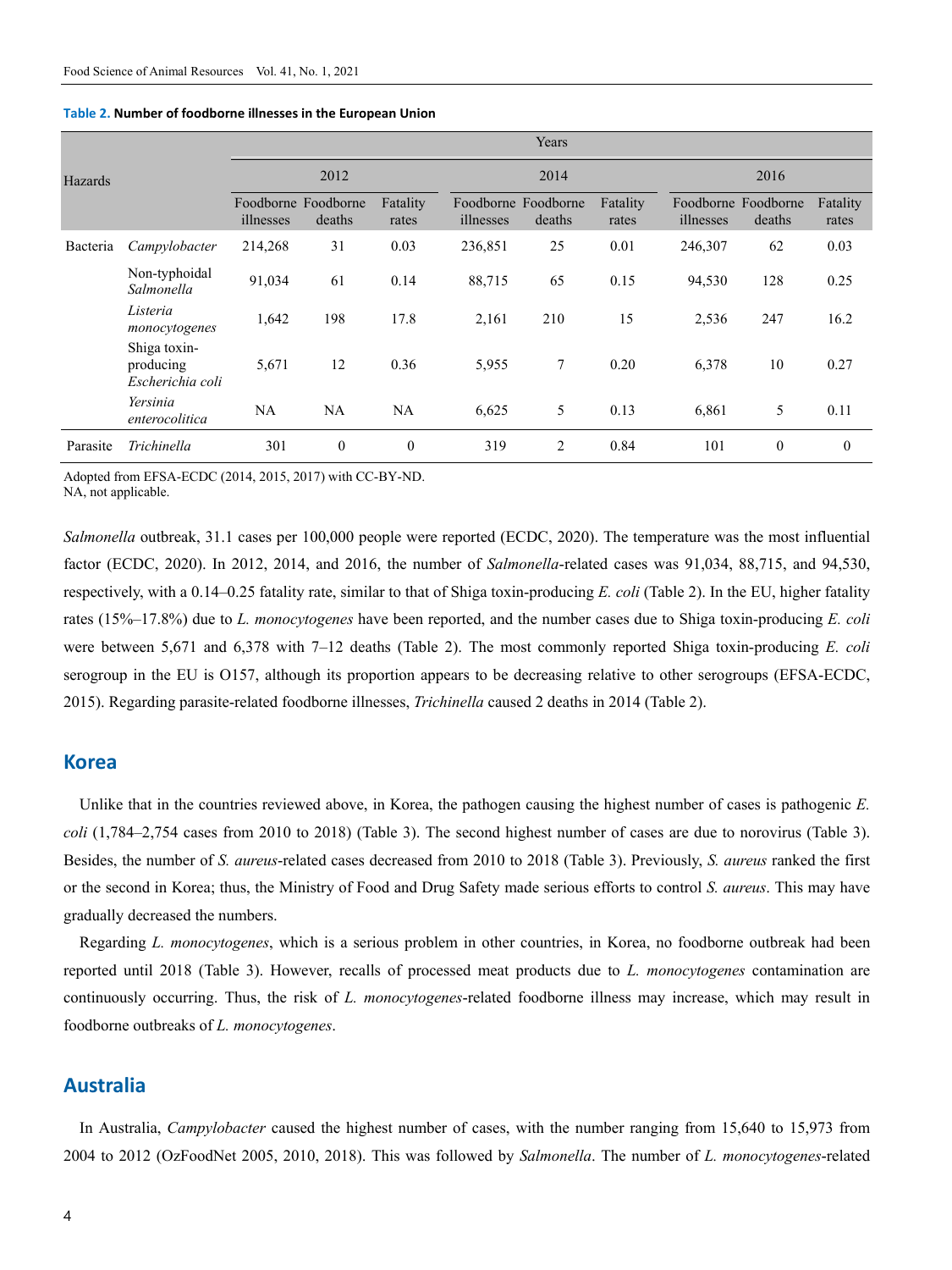| Hazards  |                             | Years |       |       |       |       |  |  |
|----------|-----------------------------|-------|-------|-------|-------|-------|--|--|
|          |                             | 2010  | 2012  | 2014  | 2016  | 2018  |  |  |
| Bacteria | Pathogenic Escherichia coli | 1,926 | 1,844 | 1,784 | 2,754 | 2,715 |  |  |
|          | Non-typhoidal Salmonella    | 677   | 147   | 1,416 | 354   | 3,516 |  |  |
|          | Campylobacter               | 380   | 639   | 490   | 831   | 453   |  |  |
|          | Staphylococcus aureus       | 372   | 35    | 195   | 4     | 52    |  |  |
|          | Clostridium perfringens     | 171   | 297   | 1,689 | 449   | 679   |  |  |
| Virus    | <b>Norovirus</b>            | 1.994 | 1,665 | 739   | 1,187 | 1,319 |  |  |

#### **Table 3. Number of foodborne illnesses in Korea**

Adopted from MFDS (2020) with public domain.

cases increased from 66 to 93 from 2004 to 2012 (OzFoodNet 2005, 2010, 2018). The trend in terms of etiological agents in Australia is very similar to that observed in the EU and the United States. In Korea and Japan, *Campylobacter* was not an agent, causing the highest number of cases. This is the different one among Korea and Japan, Australia, the EU, and the United States.

## **Japan**

In general, the number of cases, especially those caused by pathogenic *E. coli*, *Salmonella*, and *S. aureus*, decreased between 2000 and 2018 (PSOSJ, 2020). This might be due to the ban on raw beef liver served at a restaurant in 2012. In Japan, norovirus causes the highest number of cases, and the number of cases caused by *Campylobacter* is also high, ranging from 551 to 2,643 between 2000 and 2018 (PSOSJ, 2020). Unlike that in other countries, in Japan, *Clostridium perfringens*  causes a relatively high number of cases, higher than that caused by *Campylobacter* in 2018, among others.

# **Conclusion**

In summary, norovirus causes the highest number of foodborne illness cases worldwide, followed by *Campylobacter*, *Salmonella*, and *L. monocytogenes*. The trend observed was mostly similar to the EU, the United States, and Australia. However, in Korea, pathogenic *E. coli* caused the highest number of cases, and *L. monocytogenes* was not reported to be as fatal. In Japan, the number of *Campylobacter*-, norovirus-, and *C. perfringens*-related cases was high. These data suggest that apart from norovirus, *Campylobacter*, *Salmonella*, pathogenic *E. coli*, and *L. monocytogenes*, which are generally isolated from food-producing animals, are associated with foodborne illnesses and outbreaks in the world.

# **Conflict of Interest**

The authors declare no potential conflict of interest.

# **Author Contributions**

Conceptualization: Lee H, Yoon Y. Data curation: Lee H. Writing - original draft: Lee H. Writing - review & editing: Lee H, Yoon Y.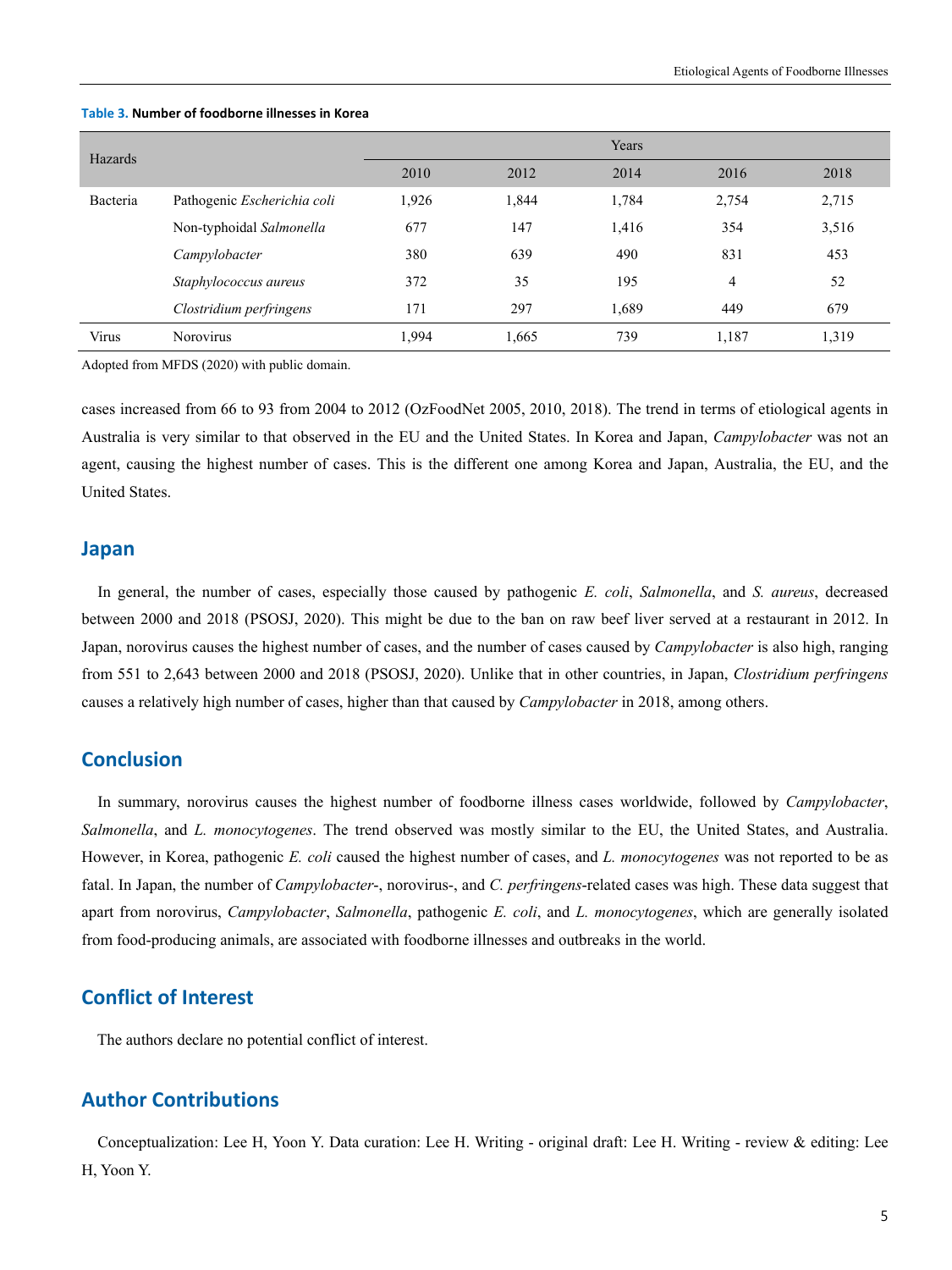# **Ethics Approval**

This article does not require IRB/IACUC approval because there are no human and animal participants.

# **References**

- Boxman ILA, Tilburg JJHC, Loeke NAJ, Vennema H, de Boer E, Koopmans M. 2007. An efficient and rapid method for recovery of norovirus from food associated with outbreaks of gastroenteritis. J Food Prot 70:504-508.
- Centers for Disease Control and Prevention [CDC]. 2014. Surveillance for foodborne disease outbreaks, United States, 2011, annual report.US Department of Health and Human Services, CDC, Atlanta, GA, USA.
- Centers for Disease Control and Prevention [CDC]. 2019. Surveillance for foodborne disease outbreaks, United States, 2017, annual report. US Department of Health and Human Services, CDC, Atlanta, GA, USA.
- European Centre for Disease Prevention and Control [ECDC]. 2020. Food-borne disease. Available from: https://www. ecdc.europa.eu/en/climate-change/climate-change-europe/food-borne-diseases. Accessed at July 1, 2020.
- European Food Safety Authority-European Centre for Disease Prevention and Control [EFSA-ECDC]. 2014. The European Union summary report on trends and sources of zoonoses, zoonotic agents and food-borne outbreaks in 2012. EFSA J 12:3457.
- European Food Safety Authority-European Centre for Disease Prevention and Control [EFSA-ECDC]. 2015. The European Union summary report on trends and sources of zoonoses, zoonotic agents and food-borne outbreaks in 2014. EFSA J 13:4329.
- European Food Safety Authority-European Centre for Disease Prevention and Control [EFSA-ECDC]. 2017. The European Union summary report on trends and sources of zoonoses, zoonotic agents and food-borne outbreaks in 2016. EFSA J 15:e05077.
- Heredia N, García S. 2018. Animals as sources of food-borne pathogens: A review. Anim Nutr 4:250-255.
- Kim S, Oh H, Lee H, Lee S, Ha J, Lee J, Choi Y, Yoon Y. 2017. Polymer hydrogels formulated with various cross-linkers for food-surface application to control *Listeria monocytogenes*. J Food Hyg Saf 32:443-446.
- Lynch M, Painter J, Woodruff R, Braden C. 2006. Surveillance for foodborne-disease outbreaks: United States, 1998–2002. MMWR 55:1-34.
- Malek M, Barzilay E, Kramer A, Camp B, Jaykus LA, Escudero A, Derrick G, White P, Gerba C, Higgins C, Vinje J, Glass R, Lynch M, Widdowson MA. 2009. Outbreak of norovirus infection among river rafters associated with packaged delicatessen meat, Grand Canyon, 2005. Clin Infect Dis 48:31-37.
- Ministry of Food and Drug Safety [MFDS]. 2020. Food safety Korea-statistics of foodborne illness. Available from https://www.foodsafetykorea.go.kr/portal/healthyfoodlife/foodPoisoningStat.do?menu\_no=3724&menu\_grp=MENU\_NE W02. Accessed at July 30, 2020.
- OzFoodNet. 2005. Reported foodborne illness and gastroenteritis in Australia: Annual report of the OzFoodNet network, 2004. Commun Dis Intell Q Rep 29:165-192.
- OzFoodNet. 2010. Monitoring the incidence and causes of diseases potentially transmitted by food in Australia: Annual report of the OzFoodNet network, 2009. Commun Dis Intell Q Rep 34:396-426.
- OzFoodNet. 2018. Monitoring the incidence and causes of diseases potentially transmitted by food in Australia: Annual report of the OzFoodNet network, 2012. Commun Dis Intell 42:S2209-6051.